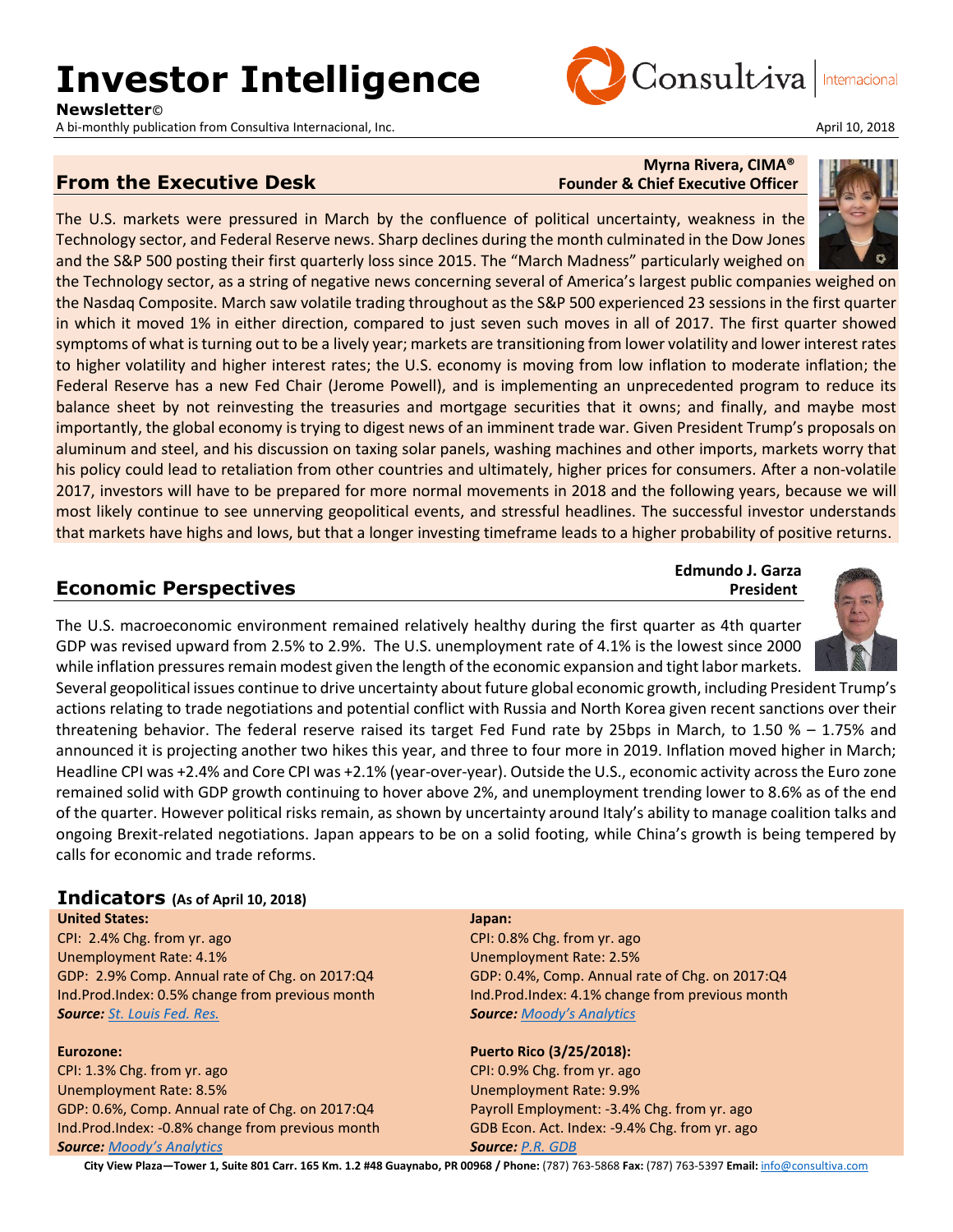#### **Evangeline Dávila, CIMA® Market Recap Chief Research & Investment Officer**

**Stocks:** U.S. equity markets rallied in the first half of March and ended the month with heightened volatility. The S&P 500 and DJIA returned -2.5% and-3.6%, respectively. Small cap stocks outperformed large cap equities by 3.6%, as the Russell 2000 Index posted a gain of 1.3%



compared with a loss of 2.3% for the Russell 1000 Index. Mid cap stocks trailed small cap as well, with the Russell Mid Cap Index gaining only 0.1%. Value stocks outperformed growth stocks, which is a break in trend from growth's dominance over value in the past few quarters, with the Russell 3000 Value Index returning −1.5% compared with -2.4% for the Russell 3000 Growth Index.

**Bonds:** U.S. fixed income markets posted mostly positive returns for the month, as longer-term yields trended lower. The first rate increases for 2018 were implemented in March, as the Federal Open Market Committee (FOMC) voted to hike the Fed Funds rate 25 basis points to a range of 1.50% to 1.75%. Despite this increase, the yield on the 10-Year Treasury Note decreased, ending the month at 2.74%.

**Alternatives:** The Bloomberg Commodity Index was down for both the month and quarter, returning -0.6% and -0.4%, respectively, but has outpaced many of the more traditional equity and fixed income asset classes. The U.S. REIT market outperformed the S&P 500 Index by 635 basis points in March, with the FTSE NAREIT Equity REITs Index returning 3.8%.

|                                                | <b>Year 2017</b> | $Jan-18$   | <b>Feb-18</b> | $Mar-18$     | <b>YTD 2018</b> |
|------------------------------------------------|------------------|------------|---------------|--------------|-----------------|
| <b>Global Markets</b>                          |                  |            |               |              |                 |
| MSCI:ACWI                                      | 24.0             | 5.6        | (4.2)         | (2.1)        | (1.0)           |
| MSCI:ACWI Hedged USD                           | 20.1             | 4.2        | (3.5)         | (2.2)        | (1.7)           |
| <b>BImbg:Global Aggregate</b>                  | 7.4              | $1.2$      | (0.9)         | 1.1          | 1.4             |
| <b>Blmbg:Glob Agg Hedged</b>                   | 3.0              | (0.7)      | (0.2)         | 0.8          | (0.1)           |
| <b>US Equity</b>                               |                  |            |               |              |                 |
| DJ:30 Industrials                              | 28.1             | 5.9        | (4.0)         | (3.6)        | (2.0)           |
| <b>NASDAQ</b>                                  | 29.6             | 7.4        | (1.7)         | (2.8)        | 2.6             |
| <b>S&amp;P:500</b>                             | 21.8             | 5.7        | (3.7)         | (2.5)        | (0.8)           |
| Russell:3000 Index                             | 21.1             | 5.3        | (3.7)         | (2.0)        | (0.6)           |
| Russell:3000 Growth Index                      | 29.6             | 6.8        | (2.6)         | (2.4)        | $1.5\,$         |
| Russell:3000 Value Index                       | 13.2             | 3.7        | (4.8)         | (1.5)        | (2.8)           |
| Russell: 1000 Index                            | 21.7             | 5.5        | (3.7)         | (2.3)        | (0.7)           |
| Russell:Midcap Index                           | 18.5             | 3.8        | (4.1)         | 0.1          | (0.5)           |
| Russell: 2000 Index                            | 14.6             | 2.6        | (3.9)         | 1.3          | (0.1)           |
| Russell:Microcap                               | 13.2             | 2.5        | (3.2)         | 1.5          | 0.7             |
| <b>Non-US Equity</b>                           |                  |            |               |              |                 |
| MSCI:ACWI ex US                                | 27.2             | 5.6        | (4.7)         | (1.8)        | (1.2)           |
| <b>MSCI:ACWI ex US LC</b>                      | 18.2             | 2.4        | (3.4)         | (2.0)        | (3.1)           |
| MSCI:ACWI ex US Growth                         | 32.0             | 5.2        | (4.5)         | (1.4)        | (0.9)           |
| <b>MSCI:ACWI ex US Value</b>                   | 22.7             | 5.9        | (5.0)         | (2.2)        | (1.5)           |
| <b>MSCI:EAFE</b>                               | 25.0             | 5.0        | (4.5)         | (1.8)        | (1.5)           |
| MSCI:EAFE LC                                   | 15.2             | 1.2        | (3.3)         | (2.2)        | (4.3)           |
| MSCI:EM                                        | 37.3             | 8.3        | (4.6)         | (1.9)        | 1.4             |
| <b>MSCI:EM LC</b><br><b>US Fixed Income</b>    | 30.6             | 6.8        | (3.9)         | (1.9)        | 0.7             |
| Blmbg:Aggregate                                | 3.5              | (1.2)      | (0.9)         | 0.6          | (1.5)           |
| <b>Blmbg:Treasury</b>                          | 2.3              | (1.4)      | (0.8)         | 0.9          | (1.2)           |
| <b>Blmbg:Agency</b>                            | 2.1              | (0.7)      | (0.4)         | 0.6          | (0.5)           |
| <b>Blmbg: US Securitized</b>                   | 2.5              | (1.2)      | (0.6)         | 0.6          | (1.2)           |
| <b>Blmbg:Credit</b>                            | 6.2              | (0.9)      | (1.5)         | 0.3          | (2.1)           |
| <b>Blmbg:Int Gov/Cred</b>                      | 2.1              | (0.9)      | (0.5)         | 0.4          | (1.0)           |
| <b>Blmbg:Long Gov/Credit</b>                   | 10.7             | (2.1)      | (3.2)         | 1.7          | (3.6)           |
| <b>Blmbg:Municipal Bond</b>                    | 5.4              | (1.2)      | (0.3)         | 0.4          | (1.1)           |
| Blmbg: High Yield Cash Pay                     | 7.5              | 0.6        | (0.8)         | (0.6)        | (0.9)           |
| <b>Blmbg:US TIPS</b>                           | 3.0              | (0.9)      | (1.0)         | 1.1          | (0.8)           |
| <b>Non-US Fixed Income</b>                     |                  |            |               |              |                 |
| Blmbg: Glob Agg ex USD                         | 10.5             | 3.0        | (0.8)         | 1.4          | 3.6             |
| Blmbg:Glob Agg ex USD H                        | 2.5              | (0.4)      | 0.3           | 1.0          | 0.9             |
| Citi:Non-USD WGBI                              | 10.3             | 3.2        | (0.7)         | 1.8          | 4.4             |
| Citi:Non-USD WGBI (Hdg)                        | 2.1              | (0.3)      | 0.5           | 1.4          | 1.5             |
| <b>IPM:EMBI Global Dysfd</b>                   | 10.3             | 0.0        | (2.0)         | 0.3          | (1.7)           |
| JPM:GBI-EM Global Dvsfd                        | 15.2             | 4.5        | (1.0)         | 1.0          | 4.4             |
| <b>Other Investments</b>                       |                  |            |               |              |                 |
| Alerian: MLP Index<br><b>CS:Leveraged Loan</b> | (6.5)<br>4.2     | 5.8<br>1.1 | (9.7)<br>0.2  | (6.9)<br>0.3 | (11.1)<br>1.6   |
| ML:US Pref Stock Fixed Rt                      | 10.6             | (1.9)      | 0.6           | 0.3          | (1.0)           |
| <b>FTSE:NAREIT Equity Index</b>                | 5.2              | (4.2)      | (7.7)         | 3.8          | (8.2)           |
| FTSE:EP/NA Dev ex US                           | 20.8             | 4.6        | (6.0)         | 1.1          | (0.5)           |
| <b>FTSE:EP/NA Emerging</b>                     | 52.4             | 11.4       | (7.8)         | 1.5          | 4.1             |
| <b>Blmbg:Commodity TR Idx</b>                  | 1.7              | 2.0        | (1.7)         | (0.6)        | (0.4)           |
| <b>GS Commodity Index</b>                      | 5.8              | 3.4        | (3.3)         | 2.2          | 2.2             |
| <b>HFRI Fund Wtd Comp</b>                      | 8.6              | 2.4        | (1.7)         | (0.2)        | 0.3             |
| <b>HFRX Global Hedge Fd Idx</b>                | 6.0              | 2.4        | (2.4)         | (1.0)        | (1.0)           |
| <b>PR Stock Index</b>                          | (17.0)           | 13.4       | 2.5           | 0.4          | 16.7            |
|                                                |                  |            |               |              |                 |

**Returns (%) for Various Periods**

*Sources: Callan Associates, Bloomberg, S&P-DJ, MSCI, FTSE-Russell, Citigroup, Credit Suisse, Hedge Fund Research*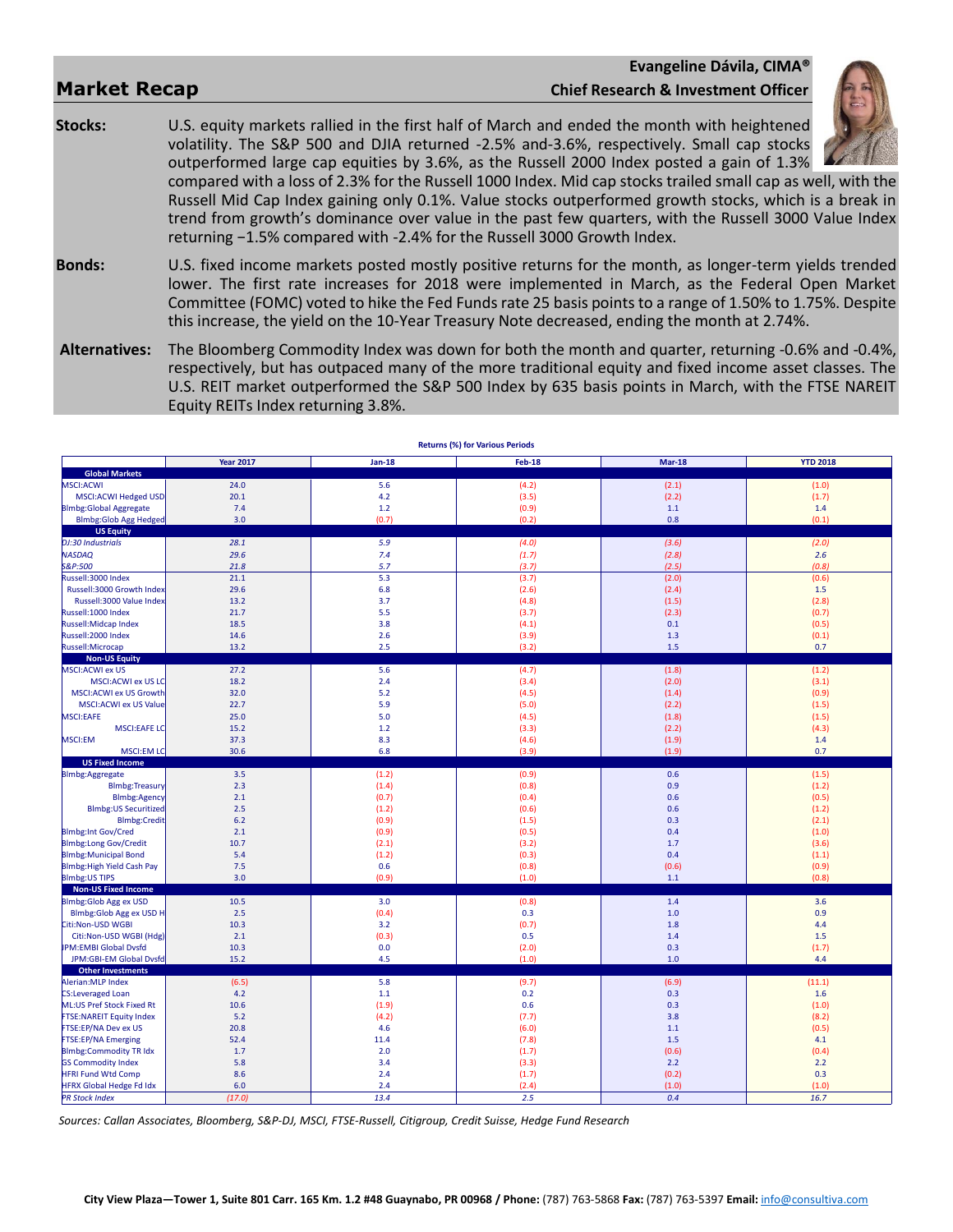#### **Ernesto Villarini Baquero, MBA The Advisor's Corner** *Advisor's* **Corner** *Advisor & Managing Director*

How closely do international stocks correlate with domestic stocks? We tend to think that investing in companies in developed and developing markets outside the U.S. diversifies our equities portfolio, and indeed it can, but geography is only one of various factors to consider. The following graphs showing the performance of stocks by economic sector for the first quarter of 2018 speaks to the interconnectedness



of the global economy. Most U.S. Large Cap stocks were down in the first quarter, with only information technology and consumer discretionary stocks in positive territory. The MSCI-ACWI Ex U.S shows a similar overall result (-1.1% vs. -0.8% total performance in the U.S.). However, consumer discretionary had a negative performance abroad, while the utilities sector showed a positive result. As shared with clients during our 2018 annual conference, Consultiva expects a 0.84 correlation between U.S. and Developed Markets Large Cap stocks. The correlation with emerging market equities is similar at 0.86. Hence, investors should look to other market caps and investment styles to further diversify their stock portfolio. Bonds and alternative investments will provide additional diversification, but in the end, the entire portfolio design should follow the investor's tolerance for risk, investment horizon and investment preferences closely.

#### **Graph I**



**Graph II**